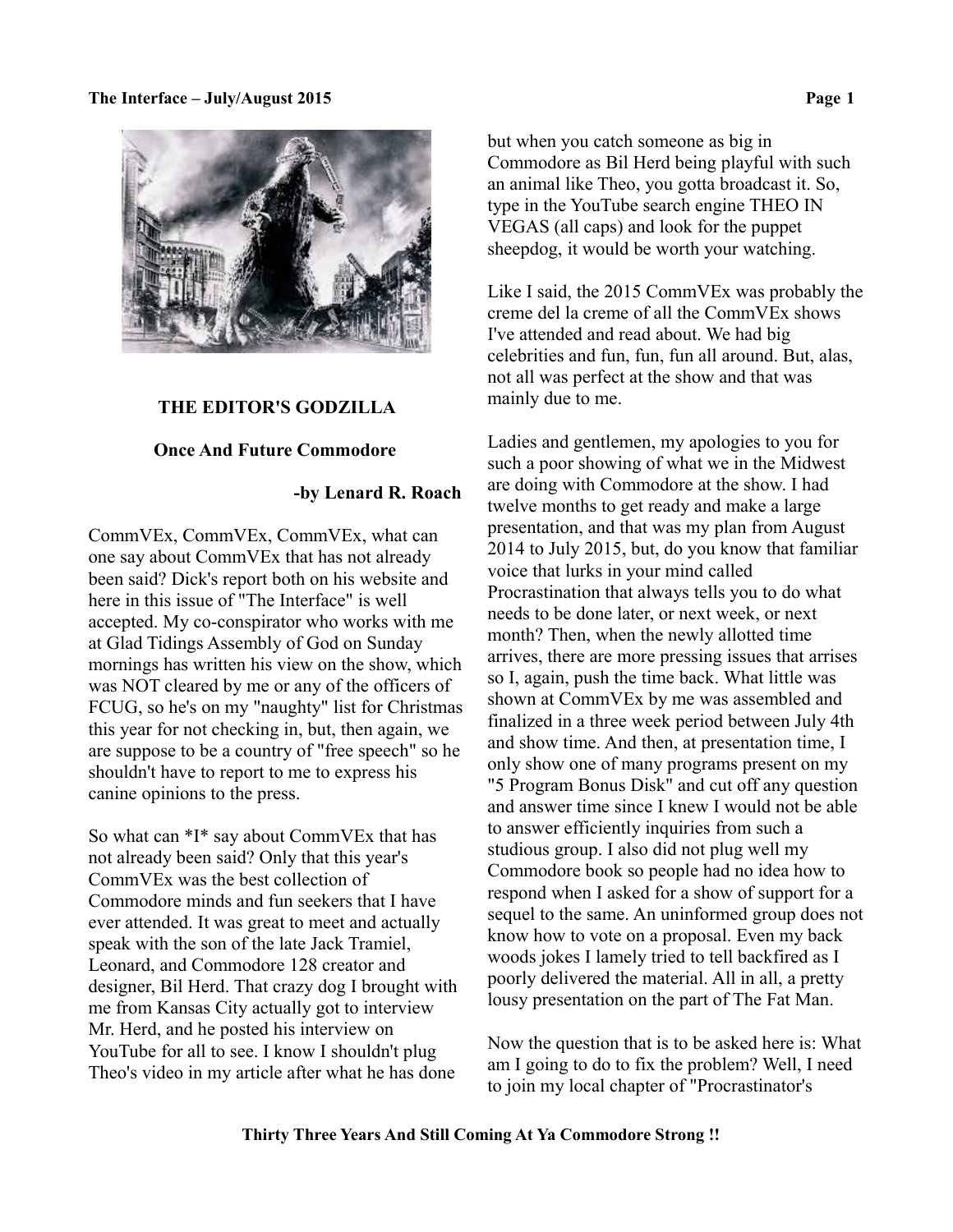Anonymous," but they keep postponing their meetings till the next month. What about getting off my lazy, fat, flatulent fanny and get things done? Hmm. Sounds like a good plan but it may lack execution. This whole thing measures around a simple deal of time management. It is true, o reader, that ye olde Fat Guy here does put in a lots of hours doing three jobs and working overtime so, thinking on those lines, maybe it's not a matter of procrastination, but of a lack of free time to work on all things Commodore. Not everyone can be a Robert Bernardo and focus all our energies on this fantastic single board wonder (just kidding, Robert!), but, at the same instance, I think I must review the past twenty four hours and discover where my "free" time, if truly any, has gone.

#### ---------- snip ----------

After a thorough investigation of a random twenty four period I have come to the conclusion that a lot of my free time (where I'm doing little to nothing) is actually embedded within my work times, like breaks, lunches, and layovers. I've ran into this problem before when I was editor of the Commodore Users Group of Kansas City's newsletter, "Ryte Bytes" and, writing wise, the answer came in the form of a little program embedded within the iPhone 4 simply called Notes. Notes is just what it claims to be, a note taking program for the quick jotting down of information. I have used Notes in the past to make writing deadlines by typing in the words I want to say and forwarding those notes to my personal email, then copying the document out of email and pasting it into my computer's word processor, where final blocking and editing are done. The iPhone 4 has long since been disconnected from the network so I have to wait until I get to a wifi hot spot to send the document through the email.

With that problem solved for the most part, what about programming in Commodore BASIC? How will that be accomplished? I've been thinking

about that and -- I'm drawing a blank. Unless some of our Commodore geniuses out in cyberspace can come up with an application for either Apple or Android, we may be at an impasse, albeit a temporary one. My oldest son, RJ, has been looking off and on for an app to allow him to play his favorite Commodore games that he grew up with, like "Hardball!" The app I would be looking at would be more of a "swap" program between Commodore computers and the device. Most likely a third party computer running either a Windows or Mac OS would be necessary to make such a product work properly. But, as always, the final denominator comes down to money, money, money! How much can be made on such an application? If you're asking this Redneck then my answer is simple: I don't know. Like pretty much everything else it would all come down to how well the product is marketed. I'm having my own personal battles with marketing on all the books I have in circulation. I'm not the one to ask on this.

Well, with all that ironed out it looks like this old man has a plan as to what needs to be done in order to make his Commodore time more productive both on as well as away from the keyboard. I'm confident that a better showing on Commodore from the Midwest will be able to grace next year's CommVEx. It looks like a good time all around the Roach Center For BASIC Commodore Studies as we prepare for same...



 **Thirty Three Years And Still Coming At Ya Commodore Strong !!**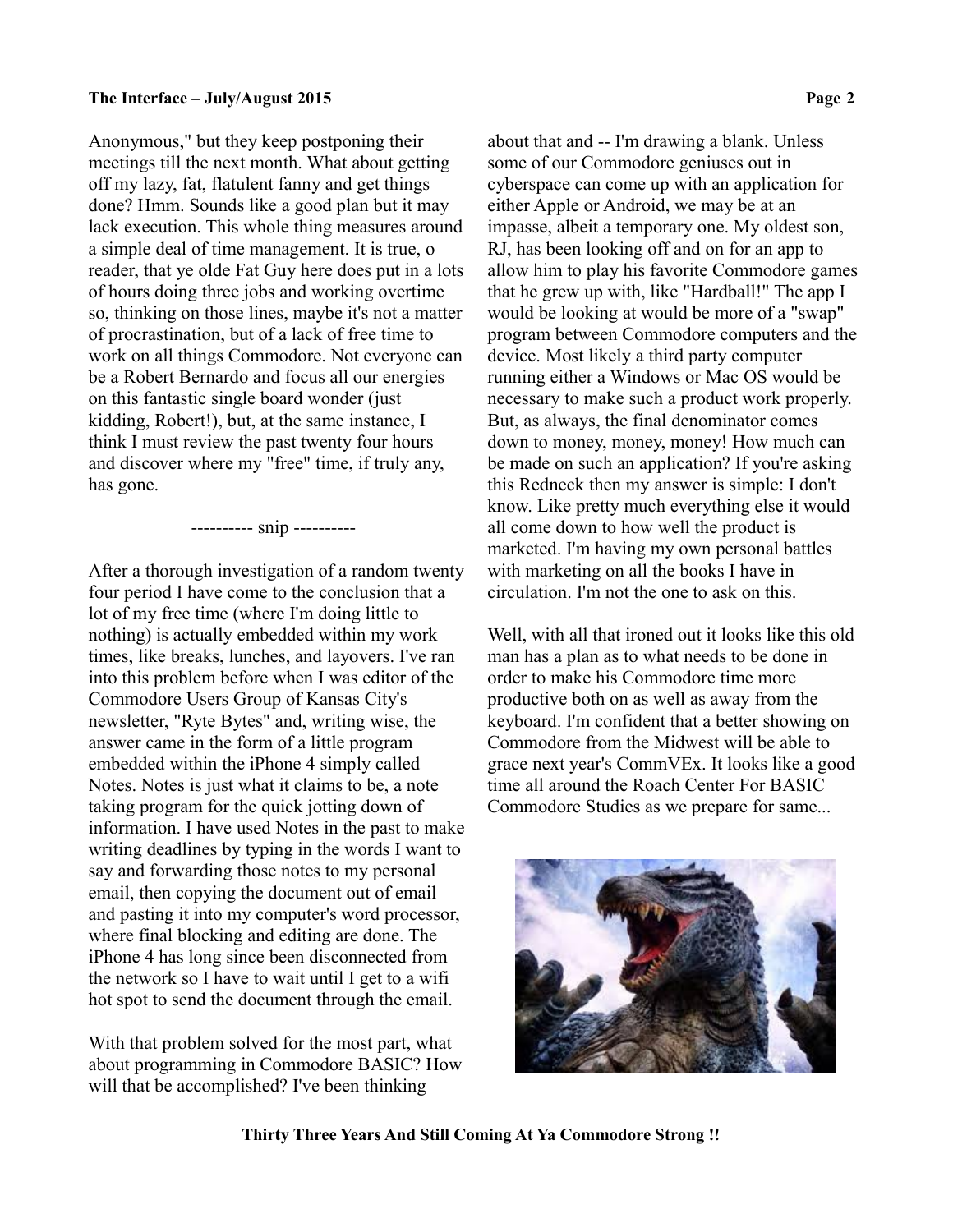# **MONTHLY MEETING REPORTS**

# **– July 2015 --**

# **-by Robert Bernardo & Dick Estel**

Dick arrived on time, just before 11 a.m., and was soon joined by... no one.

So he waited. He checked email on his iPad. He ate chips and salsa and waited.

Finally about 11:25 he called Roger, who is always very responsible about getting the equipment to the meeting on time. Because of the change from third Sunday to second, Roger had forgotten about the meeting. His brother had the only car, so he would have to be picked up.

But without Robert, would there be a meeting? Dick called Robert, knowing he would get no answer if Robert was not at home. Robert's cell phone is registered in Europe, and Dick didn't have the number anyway.

No answer. Dick decided that if Robert had not arrived by noon, he would order lunch and then leave. First he decided to send an email to Robert. He might get it on the road, but most likely not.

Just before Dick pressed "send," in walked Robert, with a sad tale of locking his keys inside the house. Getting this resolved put him about 45 minutes behind time.

Dick then left to get Roger and the equipment, and soon all was well, with only a 90-minute delay in getting things started.

The focus of conversation was CommVEx, coming up the following weekend. For the first time all the club officers will be present - Robert, Roger, the Mazzeis, Dick, and newsletter editor Lenard Roach. Roger will travel with Robert who leaves Wednesday, and Dick will report on Friday evening.

Being a first-timer to CommVEx, Roger had several questions about the show, and Dick and Robert answered all of them.

Having returned from a quick trip to Europe, Robert showed some goodies he purchased there, including several brand new C-64 games, an adapter to control the C-64 with a Play Station controller, a USB mouse to Amiga mouse adapter, and a virtual USB drive that installs in the Amiga 500 to replace the mechanical drive. It also works with the A1200, but requires substantial modifications to the case.

He also showed the BenQ monitor (pronounced Ben-Q), acquired in England and the first monitor he'd ever purchased brand new. It was thin, lightweight, and featured a nearly square screen, designed especially for computers such as the Commodore Amiga. The BenQ monitor was put through its paces, and it performed well with every screen mode of Robert's Amiga 3000, quite a feat for a modern monitor in that most of them cannot sync down to the Amiga's 15 KHz signal.

Robert then showed some video of bands he saw at the June 20 Back In Time Live 2015 in Brighton, England, playing Commodore and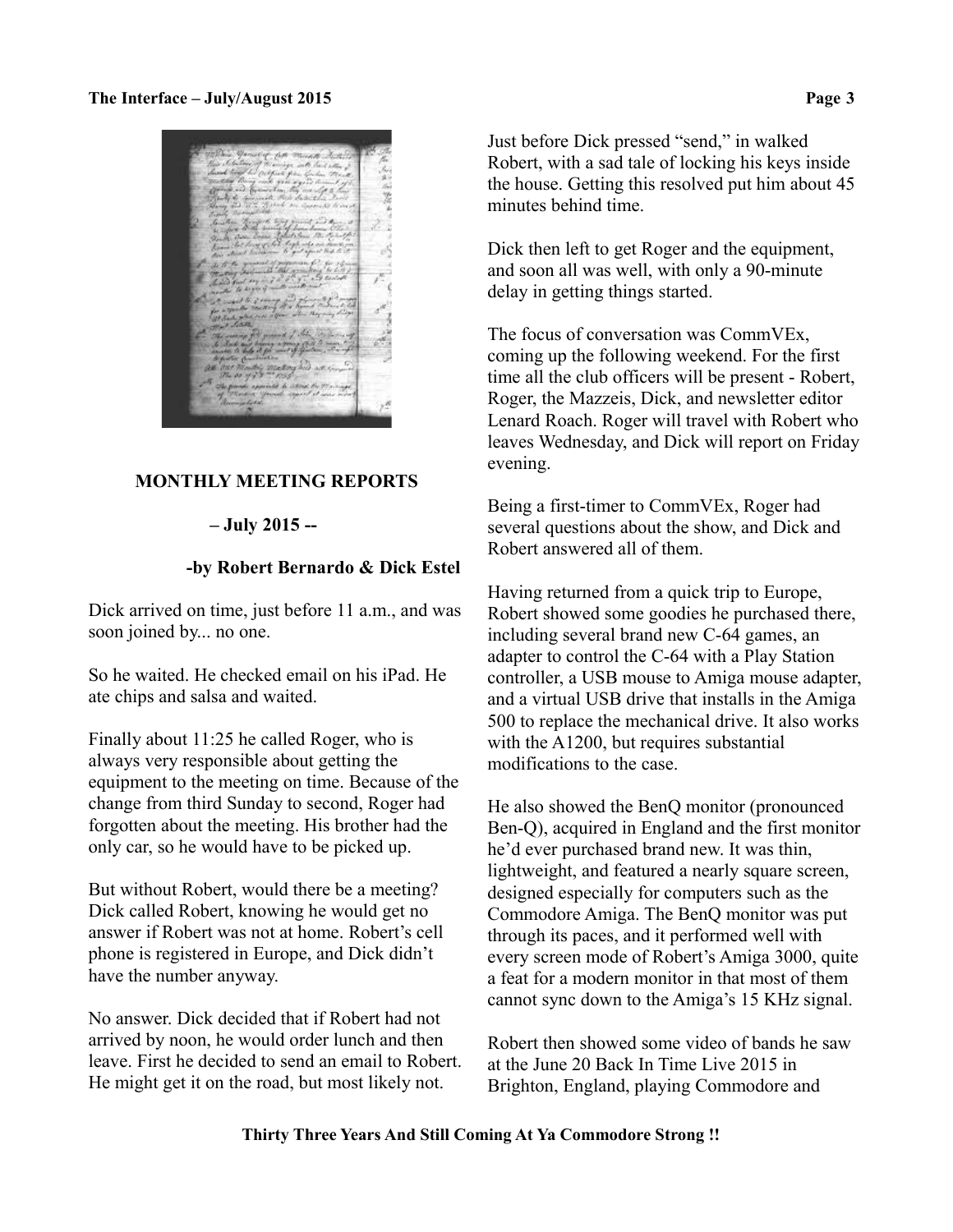Amiga game music on real instruments.

Finally he reported on his trip to Amsterdam, Netherlands, for the Amiga 30th anniversary show. Speakers included Amiga developers Dave Haynie, RJ Mical, and Carl Sassenrath. We watched brief video excerpts from their talks.

For our software demos, we tested the games Robert brought from England, with the usual results that some were very good, and some were a bit hard to figure out. They were the new Psytronik/Binary Zone C64 games -- Rocket Smash EX, Kung Fu Maniacs Trilogy, Gravitrix, and X-Force.

We also tried out classic C128 applications -- The Hunter (a hunting test which showed we did not have good hunting knowledge), Morse Code Tutor (which played back sounds that vicepresident Roger could decode), and Typing Tutor III (a simple keyboard typing program).

# **– August 2015 --**

# **-by Robert Bernardo & Dick Estel**

The Mazzeis, Louis and Vincent, as well as Greg Dodd, made an appearance after being absent the last month or two. Also present were Robert Bernardo, Roger Van Pelt, and Dick Estel.

While we waited for our food, we looked at two photos of Robert at the recent Star Trek Convention in Las Vegas, posing in original series' uniform on the Enterprise bridge and in the transporter. Getting these photos lightened Robert's account by a number of credits, but everyone agreed it was worth the cost.

Next we had a lengthy discussion of funding for future CommVEx shows in Las Vegas. At the 2015 CommVEx, those present were invited to participate in a discussion of the future of the event. The main focus was getting a larger room and how to finance it. Various ideas were discussed, including combinations of table sales, increased admission, voluntary donations instead of admission, and free admission.

Dick presented an analysis of sources and amounts of income for the past five years, and estimates for what we would receive under various methods discussed. It was decided to continue with the business model that has sustained CommVEx for the past ten years – a flat admission for both days, no charge for table space, and no change in raffle ticket prices. Since the cost of the larger room is nearly double, the admission price will be set at \$20, covering both Saturday and Sunday.

Greg advised us that he would like to host a meeting at his house. We will try to schedule this for November or December.

Louis stated that he is always on the lookout for supplies of Commodore computer chips, so there will be some available for members as needed. He also plans to give some to Ray Carlsen, who recently gave him a power supply.

Greg brought in a rare Atari Falcon computer, which had been highly modified, and which had been given to him recently. Despite various attempts, it would not work, and it will eventually go to Duncan MacDougall of The Other Group of Amigoids for repairs.

Robert set up a VIC-20 and plugged in a new product, the Mini 32K RAM expander with DIP switches and a reset button. We looked at Pluto, a new demo showing the famous Disney dog walking along to the beat of a jaunty tune. Then he ran Boray Gammon, a new backgammon game for the VIC. In the game, you can let the computer play itself, have yourself play the computer, or have yourself play against another person. Unfortunately, none of us knew how to play backgammon, though Roger had an inkling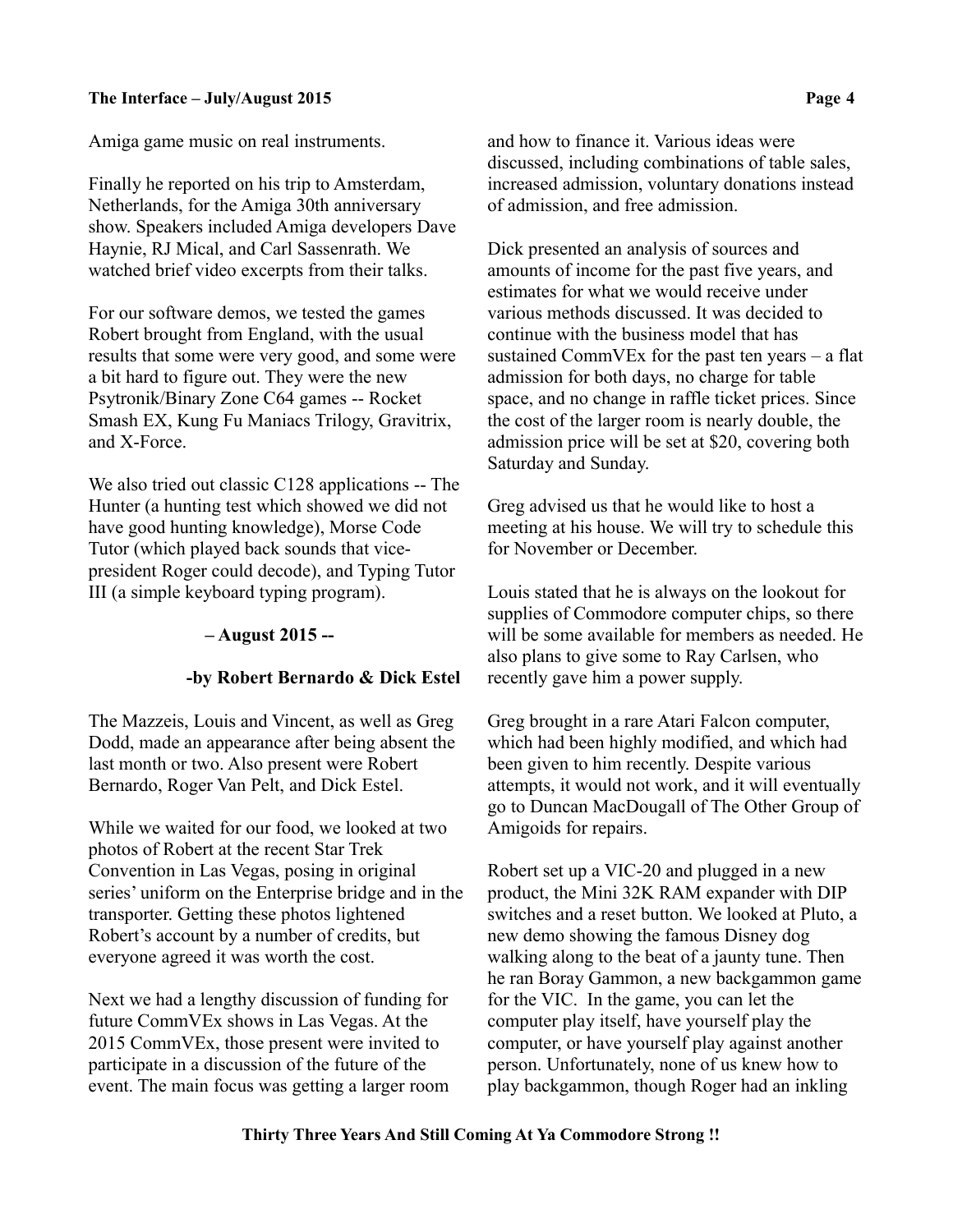of what to do, based on how his brother played the game. Roger said that he will try the program at home and see how his brother gets along with it.

Robert also made a Commodore disk from a D64 image using D64it for the C64. That took several minutes, but after the process was over, he had a disk of the latest graphics slideshow, Botticelli Bilderdisk 40, for the Plus/4. Using a NTSC Plus/4, Robert ran the disk's first program, which was the introductory screen, and then the first graphic, which was of an evil locomotive. But when the space bar was pressed on the computer so that the next image could be displayed, there would be many PAL video artifacts, and the next image would never be displayed. Though Bilderdisk was advertised to be both NTSC and PAL video-compatible, we found it to be only partially NTSC-compatible.

In a more successful presentation, Robert loaded Robert "Hydrophilic" Willie's BASIC 7.80, which makes certain C128 graphic commands work in both 40 and 80-column mode.

As the meeting wound down, Robert powered up the Amiga CDTV, which now boasts a matching keyboard and mouse.

# LINKS:

Greg and the Atari Falcon: <http://www.dickestel.com/images/fcug411.jpg> Pluto out for a stroll: <http://www.dickestel.com/images/fcug416.jpg> Amiga CDTV: <http://www.dickestel.com/images/fcug417.jpg>





# **DICK GOES TO COMMVEX**

# **-by Dick Estel**

After skipping the event the last two years, I once again took the long, boring, hot drive to Las Vegas for the 11th annual CommVEx, the Commodore computer show sponsored by clubs in Fresno and Vegas, and held this year at the Plaza Hotel I've already driven through Las Vegas once this year, on my Colorado Springs trip in June, and will do so again in October when my daughter and I visit Grand Canyon and some of the national parks of Utah.

So when I had to drive not THROUGH Vegas, but TO it, I was less than thrilled. Still, I had a good time, met some new people, renewed old acquaintances, and heard some interesting new stuff about these old computers.

Without going into detail here, the Commodore 64 was ahead of its time and sold more units than any other single model (regardless of Steve Jobs' claims to the contrary). The Commodore 128 took things a step further, with more capacity and increased speed, and also sold in the millions. For a number of reasons, the company did not keep up with developments in the world of computers, and went bankrupt in the early 1990s. However, the name lives on.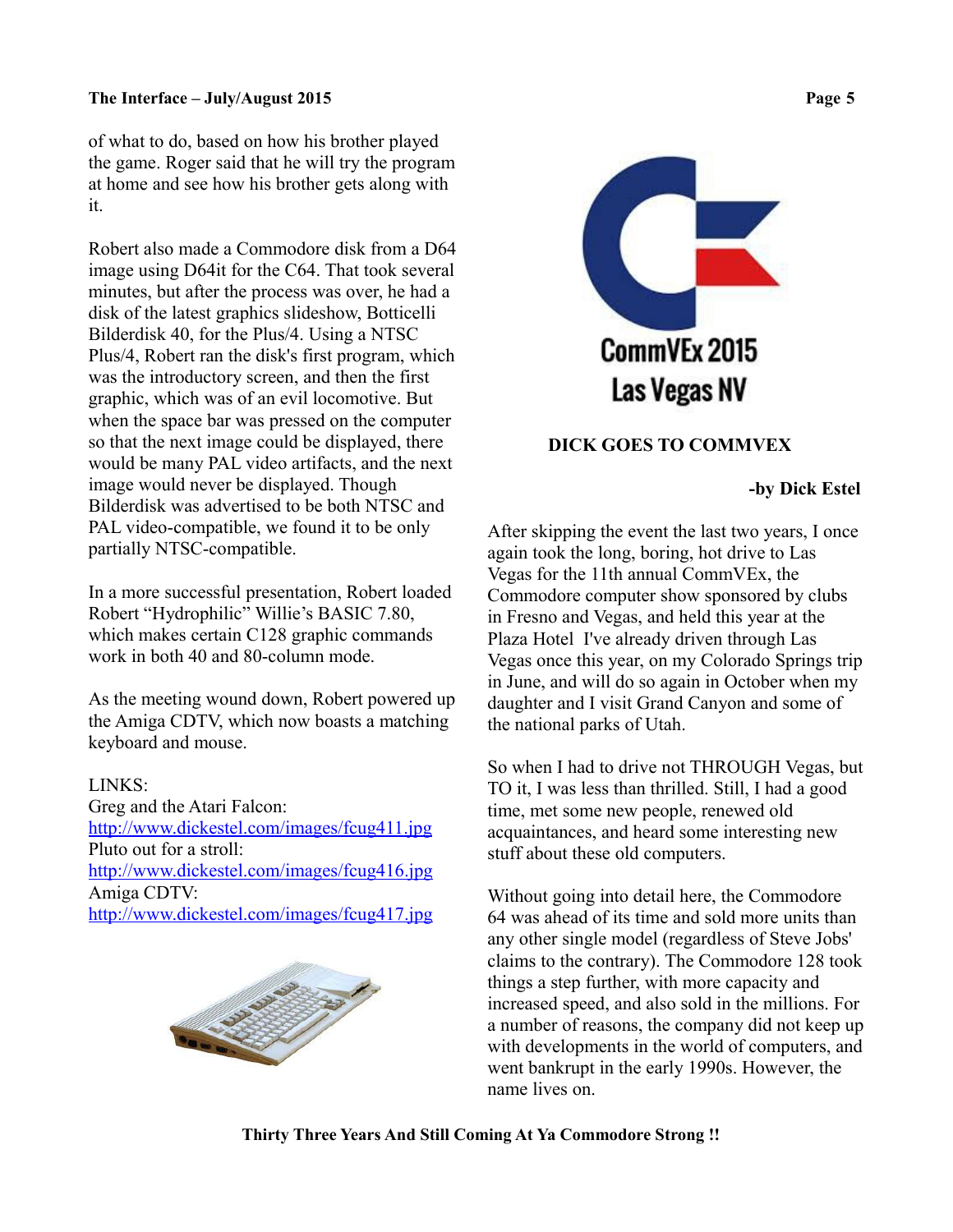There were numerous other models before and after the C64 and C128, but those were the biggies. The next most successful product was the Amiga line, which had three or four models. It started as a separate company, but was bought by Commodore before being brought to market. For many C64 and C128 users it was the next logical step, offering more memory, faster speed, and a better color palette. I never used an Amiga, but I would guess that 90% of its users were former 8 bit owners

Most of the officers of the Fresno Commodore Users Group (FCUG) were at the event, one of them for the first time. They included President Robert Bernardo, Vice President Roger Van Pelt (our first-timer), treasurer Dick Estel, board member Louis Mazzei, his son Vincent, Grand Exalted Poobah of the VIC20, and our newsletter editor, Lenard Roach. Lenard lives in Kansas City KS, performs his duties long distance, and made the 25 hour drive with his oldest son and several friends. Robert and Roger drove down Wednesday in my F150 pickup, to provide more carrying capacity than Robert's Crown Vic; I drove down Friday, and the Mazzei's left Thursday after work, arriving very early Friday morning. Most of us stayed at the Plaza, although Robert and Roger were at another motel a few miles away.

Since most of my audience are not Commodore fans, I will focus on non-technical matters. Robert and Lenard will surely provide reports on that aspect of the event, and publish them where the proper audience will see them.

I arrived about 5 p.m. Friday, stopped by the meeting room to see what was going on, then got checked in. Although the show does not officially start until Saturday, there are lots of people there Friday evening, setting up their equipment and greeting other Commodore fans from around the country and the world. I have to confess I was

happy to see that Robert and Roger had already finished setting up most of the equipment we were responsible for.

The hard core fanatics stay in the room as long as Robert lets them, which Friday was about 1:30 a.m. I however, was long gone, reading, relaxing, and getting to bed at my usual time, a little after ten.

The show started Saturday at 11, but Robert was there at 7 a.m., driving from his motel several miles away. Roger, unused to the wild Commodore life of virtually no sleep, slept in, so at 9:30 I was dispatched to pick him up, along with more equipment. We then went to a local supermarket to pick up a cake Robert had ordered in honor of the 30th anniversary of the Amiga and C128.

We had good attendance this year, with 47 paid admissions. In addition there were a couple of special guests who did not pay. With a few wives and kids not on the registration roster, we had about 55 people, not all there at once.

However, the special guest who caused the most excitement was Bil Herd who describes himself as "a recovering Commodore engineer."Bill worked for the company in the early 1980s, and was one of the designers of the Commodore 128. He described the development process as designing a computer to do what the engineers thought it should do, rather than to meet the goals set by sales and management. I only made use of the two major Commodore products, of which there were at least two dozen brought to market, but the C128 seemed to me to be the perfect computer for its time, capable of many things that designers of IBM and clone PCs had not yet been able to do.

Bil is a fascinating speaker, with an endless supply of stories. Some of them are of interest mainly to those with considerable technical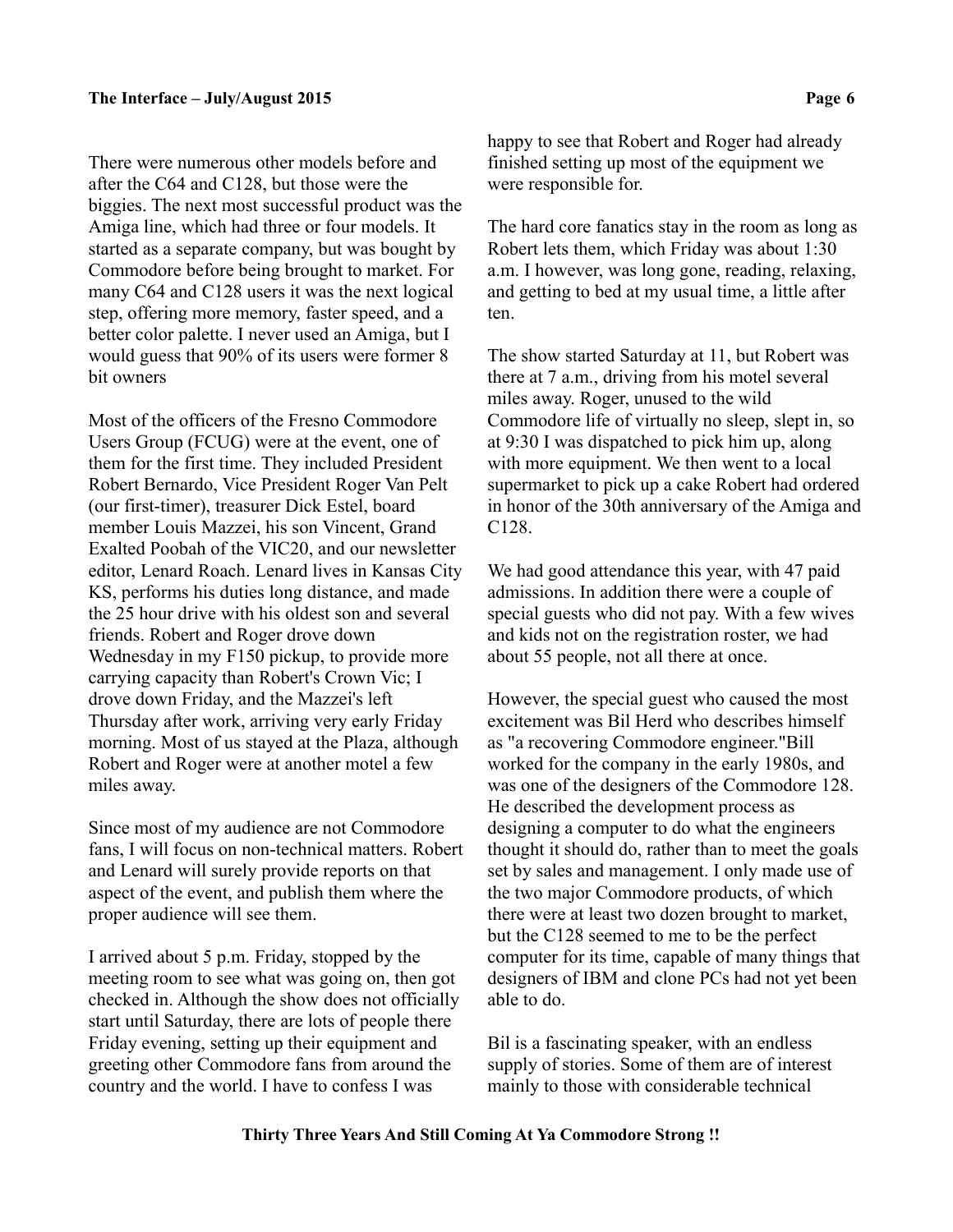knowledge, but many are of the "human interest" type that would entertain any audience. Bil spoke for close to an hour, recounting various experiences and events during his years at Commodore.

He then called up our other special guest, Leonard Tramiel, son of the founder of Commodore, the late Jack Tramiel. The business started as a typewriter company, later made office furniture, watches, calculators and a number of other products, before venturing into computers in the late 1970s. Bil asked Leonard a series of questions about matters that took place during the time Bil was with the company, as well as some about the Tramiels' work at Atari after Jack resigned from Commodore.

One of the most fascinating revelations was that Jack was not at all interested in technology. He was interested in creating a product that could be sold at a low price to millions of people, and succeeded wildly in that quest. The first computer he was really comfortable using was an Apple iPad.

Bil continues to write and speak about his experiences, and there are articles and videos on line.

Once they finished their presentations, Bill and Leonard cut the C128/Amiga  $30<sup>th</sup>$  anniversary cake and all who desired some had a piece. Since I am no longer a Commodore user, just sort of a hanger-on-er, most of the talks and demonstrations were not of great interest to me. Still, it's always fascinating to see what people are doing with these machines that were declared "obsolete" over a decade ago. There is pretty much no modern computer equipment that has not been made to work with a Commodore or Amiga computer, particularly various configurations of flash drives and CD-ROM drives.

I enjoy seeing the various pieces of equipment

that are put on display, and of course, I have great respect and admiration for the enthusiasm of these vintage computer fans. However, I had duties that kept me occupied throughout the day.

As usual, I operated the registration desk, collecting admission and selling tickets for the prize drawings that are held throughout the event. The procedure is to have a container for each prize, so that people can put their tickets into the box for the specific prize(s) they are interested in. In the past I had used the lightweight cardboard boxes that CDs and DVDs used to come in, but this year I hit on the idea of washing out Hershey's cocoa boxes, melting a slot into the top with a hot screwdriver, and labeling each box. It worked out well, and gave us a much more durable container, reusable for many years. Years ago I created an Excel spreadsheet file in which I enter the name of each person and the amount of their admission and raffle ticket purchases if any. The dollar totals are automatically updated on a second sheet that shows income and expenses, so at all times we can see how close we are to covering costs. At the start of the day on Saturday this was a busy task, but I enjoy it, and get to meet everyone who comes in, at least briefly.

The final "presentation" of the day was actually a round table discussion of the future of CommVEx. The room we were in was slightly smaller than the one provided last year, and I believe a little smaller than what we had three yeas ago at the Las Vegas Club Hotel. There were more people wanting table space, and of course, near-record attendance. Therefore the room was crowded, it was hard to get around, and the various exhibitors were jammed together with no elbow room whatsoever.

Robert had talked with the hotel about a bigger room. One is available, but the cost would be nearly double. Since we have been doing just a little better than breaking even, funding the extra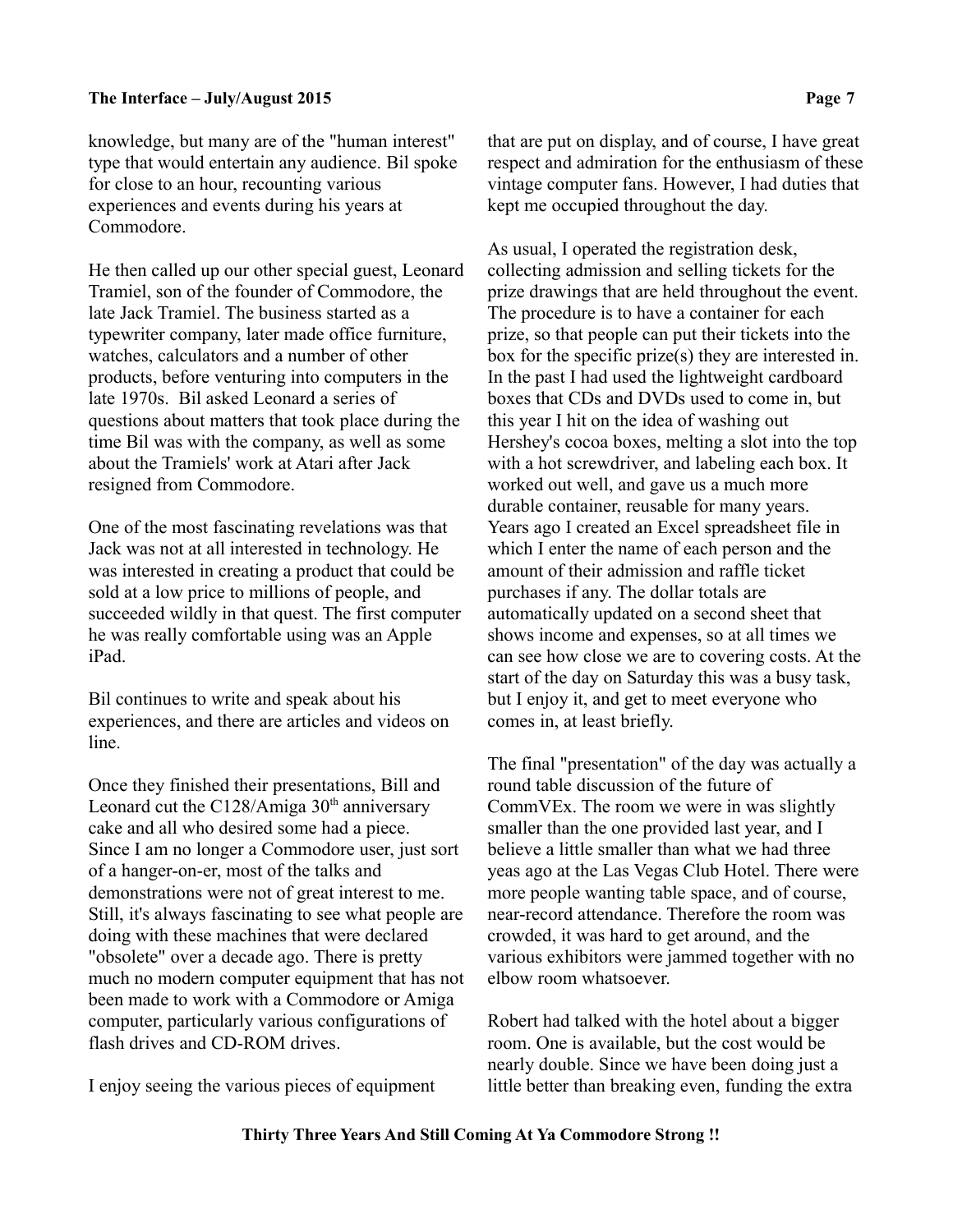cost was a concern, so Robert asked everyone present for their thoughts.

Without exception, everyone felt we needed the bigger room. Several of those present said they would donate anywhere from \$100 to \$500 to help pay for it. We also talked about increasing the admission price, currently \$10 for both days. Many said they would not object to a higher price. We've never charged for the use of tables, and a number of those who had set up tables for various purposes said they would be willing to pay for the privilege. There was also discussion of making admission free but charging for tables, advance registration (so we would know before the event how much money was coming in), making admission good for the entire family (although few family members attend), and asking for voluntary donations instead of a set price. It was clear that with money raised this year plus pledges, we could fund the larger room for next year, and that decision was easy. Whether we can sustain this is another matter, so the precise method of admission/table fees etc. will be discussed further by the organizers of the event, and a decision will be announced later, after we calculate how various methods would work. In a good sign for the future, several people made immediate donations, so one way or another, we can look forward to a bigger, better, less crowded CommVex next year.

In a long-standing tradition,those of us who wanted to walked to the nearby Main Street Station to eat at the buffet a little after 5 p.m. This year our group was 17 strong. Due to consuming cake, a very tempting doughnut, and a peanut butter sandwich, I was not hungry enough to take full advantage, but I managed to enjoy it anyway. A lucky few, including myself, were seated near Bill Herd and were treated to another series of his always enjoyable stories.

One of the best features of the meeting is that many people bring their own equipment some to display it, some to sell items, and many to just play/work. Several of them spent both days sitting at their computer, working on projects, and talking to people who were interested in what they were doing. Of course, they also kept an eye and ear on those presentations that were of interest to them.

Sunday's presentations covered a wide array of topics, but again the best one was Bil Herd's second talk. In this case he just called for questions, but with rare exceptions, each question triggered his memory of still another fascinating story of the heyday of Commodore. It was obvious that Bil enjoyed the occasion as much as his audience.

Eventually closing time arrived and the part of the weekend I enjoy least began - disconnecting all the computers, packing everything up, and loading it into the truck. Since Robert does not have room to transport the extra computers we like to set up, we get some from Al Jackson, a member of the Las Vegas club. These then have to be returned Monday, and fitting everything into the truck is a challenge.

This time I was able to put quite a few things in my car so that Robert could get all the rest of his and Al's items in the truck, but it would not have been possible without the packing expertise of one of our guests, Agent Friday (Steve Davison). He must be an expert at Tetris, because he fitted things together in the truck bed in ways the rest of us would never have thought of.

It took about two hours to disassemble and load the equipment, with some more waiting time as some of the guests finished getting their own items loaded.

Our Sunday dinner tradition is a visit to a sitdown restaurant in the nearby Hotel California, where about 17 of us enjoyed a very good but very late dinner.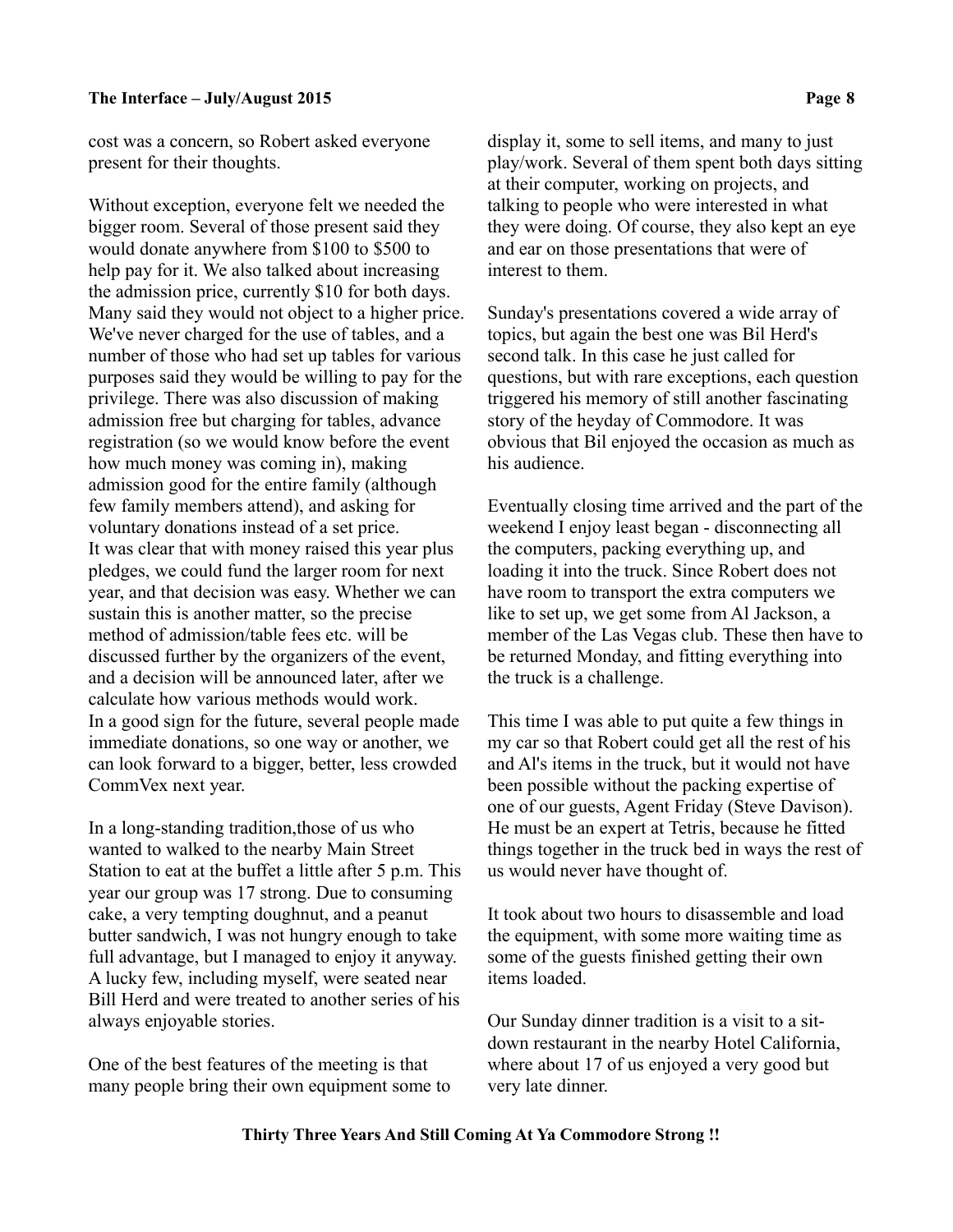Returning to the Plaza, we detoured through Fremont Street but I felt my eardrums ms being destroyed as soon as we walked in. I turned back and returned to the hotel, leaving the others to suffer as best they could. I thought I was going to escape without being tempted by the casino, but walking back in I put some money in a slot machine, which paid off less than any other machine I've ever used. At least the torture was over quickly, and I headed upstairs to bed. Robert could not leave before noon on Monday, so it was decided that Roger would ride home with me. I checked out of the hotel, got gas, and headed for their motel. I had a hand cart that Robert would need, so I asked Roger to get the keys and open the truck so I could put it in. Roger put his luggage in the Honda, and we left Las Vegas about 9:30. Our trip home was mostly smooth. We stopped for lunch at Peggy Sue's Diner near Barstow, then continued on our way. We made a rest and gas stop in Earlimart, just north of the Kern County line, about 70 miles from home, and I asked Roger to drive. I then checked the email on my cell phone, only to discover a very unhappy message from Robert asking where in heck were the keys to the truck. We pulled over, and Roger sheepishly pulled them from his pocket.

By this time it was after 5:30, so we made arrangements to send them priority mail the next day, meaning Robert would have to spend another two nights in Las Vegas. We also agreed that someday we would look back and laugh, but that it would probably be quite a long time. After dropping Roger off at his apartment I arrived home between 6:30 and 7, a trip of 830 miles. I packaged up the keys, got up early the next day, and was at the counter at a nearby FedEx before 8 a.m. The following day, Wednesday July 22, the keys arrived at 9:30 a.m. and Robert could finally finish up his duties returning Al Jackson's equipment, and signing a contract for next year's CommVEx.

Every time I am in Las Vegas the crowds, the noise, the traffic, and the temptation combine to make me swear I will never return. This time was no different. However, I now think I will have to come back in 2016, if only to see how the new, bigger room works out.



**If all goes well with cars and computers, then the next issue of The Interface should be ready no sooner than …**

# **November 5th, 2015**



 **Thirty Three Years And Still Coming At Ya Commodore Strong !!**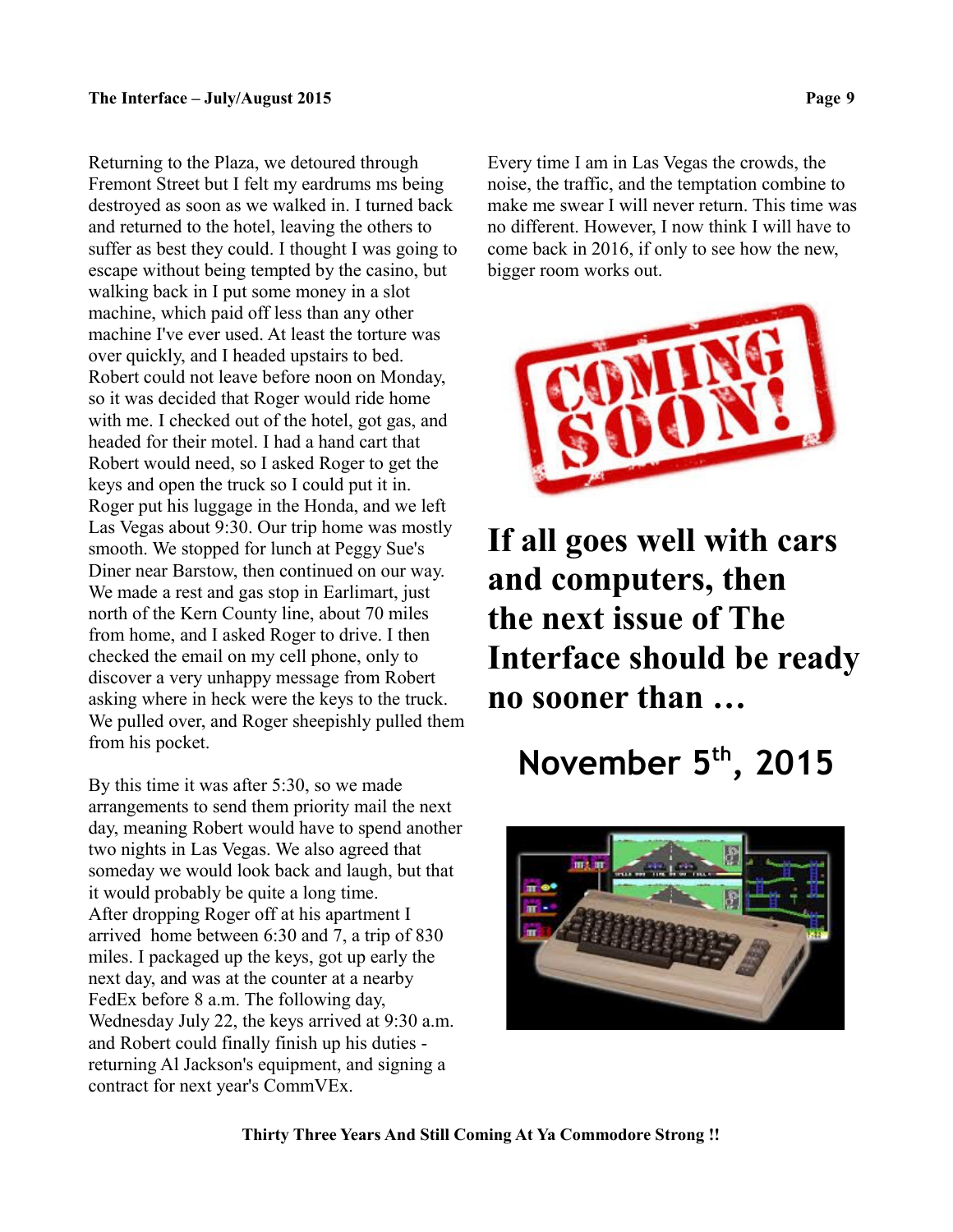

# **THE STORY OF FCOPY FOR THE C64**

# **-by Thomas Tempelmann**

Back in the 80s, the Commodore C-64 had an intelligent floppy drive, the 1541, i.e. an external unit that had its own CPU and everything. The C-64 would send commands to the drive which in turn would then execute them on its own, reading files, and such, then send the data to the C-64, all over a proprietary serial cable.

The manual for the 1541 mentioned, besides the commands for reading and writing files, that one would read and write to its internal memory space. Even more exciting was that one could download 6502 code into the drive's memory and have it executed there. This got me hooked and I wanted to play with that – execute code on the drive. Of course, there was no documentation on what code could be executed there and which functions it could use.

A friend of mine had written a disassembler in BASIC, and so I read out all its ROM contents, which was 16KB of 6502 CPU code, and tried to understand what it does. The OS on the drive was quite amazing and advanced, in my opinion; it had a kind of task management, with commands being sent from the communication unit to the disk I/O task handler. I learned enough to understand how to use the disk I/O commands to read/write sectors of the disk. Actually, having read the Apple II's DOS 3.3 book which

explained all of the workings of its disk format and algorithms in much detail, was a big help in understanding it all. (I later learned that I could have also found reverse-engineered info on the more 4032/4016 disk drives for the "business" Commodore models which worked quite much the same as the 1541, but that was not available to me as a rather disconnected hobby programmer at that time.)

Most importantly, I also learned how the serial communications worked. I realized that the serial comms, using 4 lines, two for data, two for handshake, was programmed very inefficiently, all in software (though done properly, using classic serial handshaking). Thus I managed to write a much faster comms routine, where I made fixed timing assumptions, using both the data and the handshake line for data transmission. Now I was able to read and write sectors, and also transmit data faster than ever before.

Of course, it would have been great if one could simply load some code into the drive which speeds up the comms, and then use the normal commands to read a file, which in turn would use the faster comms. This was not possible, though, as the OS on the drive did not provide any hooks for that (mind that all of the OS was in ROM, unmodifiable). Hence, I was wondering how I could turn my exciting findings into a useful application. Having been a programmer for a while already, dealing with data loss all the time (music tapes and floppy disks were not very reliable back then), I thought: Backup! So I wrote a backup program which could duplicate a floppy disk in never-before seen speed: The first version did copy an entire 170 KB disk in only 8 minutes (yes, minutes), the second version did it even in about 4.5 minutes, whereas the apps before mine took over 25 minutes. (Mind you, the Apple II, which had its disk OS running on the Apple directly, with fast parallel data access, did this all in a minute or so).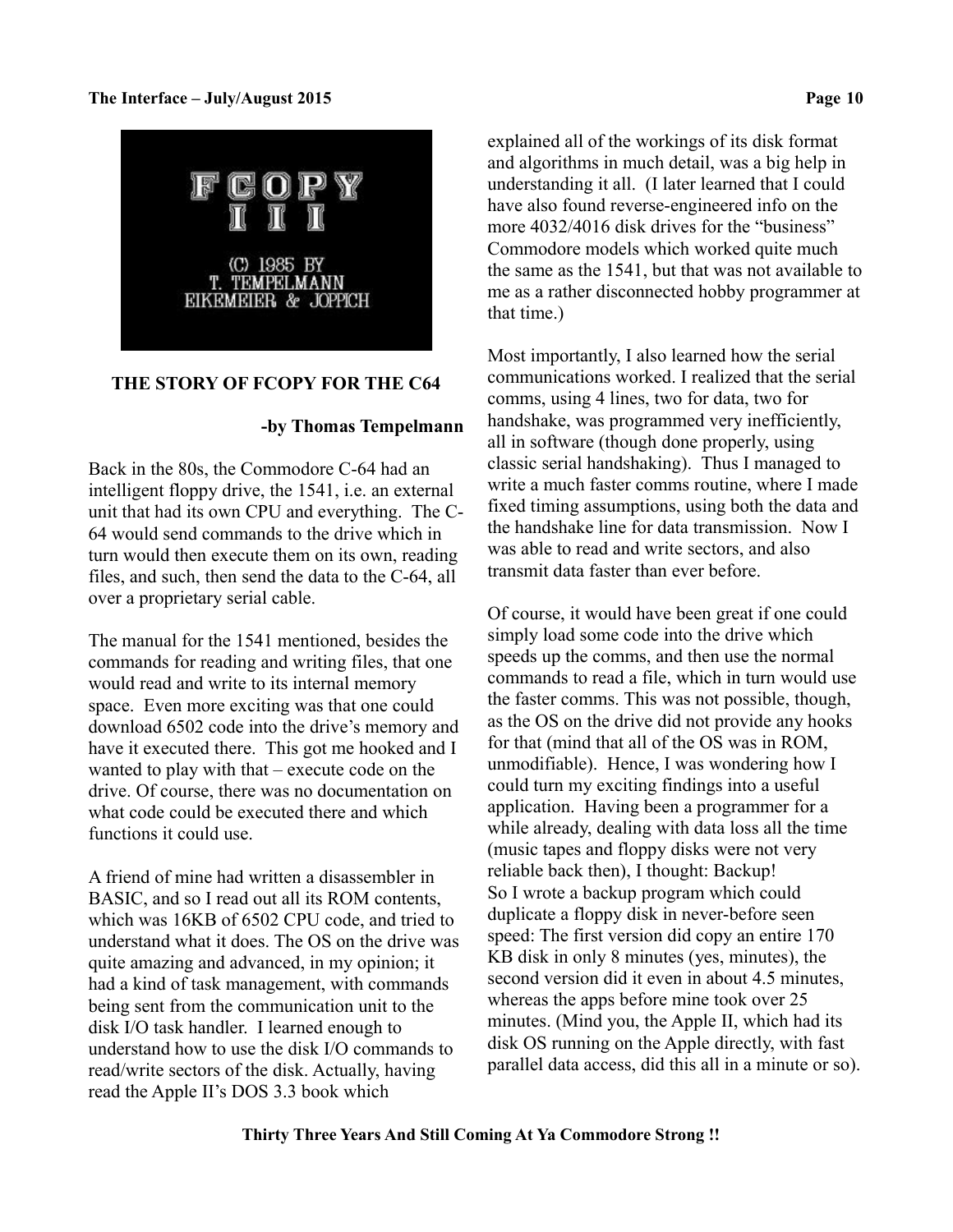And so, FCopy for the C-64 was born.

It became soon extremely popular. Not as a backup program as I had intended it, but as the primary choice for anyone wanting to copy games and other software for their friends. Turned out that a simplification in my code, which would simply skip unreadable sectors, writing a sector with a bad CRC to the copy, did circumvent most of the then-used copy protection schemes, making it possible to copy most formerly uncopyable disks.

I had tried to sell my app and sold it actually 70 times. When it got advertised in the magazines, claiming it would copy a disk in less than 5 minutes, customers would call and not believe it, "knowing better" that it can't be done, yet giving it a try. Not much later, others started to reverse engineer my app and optimize it, making the comms even faster, leading to copy apps that did it even in 1.5 minutes. Faster was hardly possible, because due to the limited amount of memory available on the 1541 and the C-64, you had to swap disks several times in the single disk drive to copy all 170 KB of its contents.

In the end, FCopy and its optimized successors were probably the most popular software ever on the C-64 in the 80s. And even though it didn't pay off financially for me, it still made me proud, and I learned a lot about reverse-engineering, the futility of copy protection, and how stardom feels. (Actually, Jim Butterfield, an editor for a C-64 magazine in Canada, told its readers my story, and soon he had a cheque for about \$1000 CA for me – collected by the magazine from many grateful users sending \$5 cheques, which was a big bunch of money back then for me.)



 **Paul Armstrong Equipment Sale**

A huge treasure trove of Commodore equipment, software and accessories has come on the market. Paul Armstrong, of the Clark County Commodore Computer Club in Las Vegas, has been collecting computer "stuff" for close to 30 years, and is now offering most of it for sale – over 300 cartons of new and used Commodore goodies, including hardware, magazines, manuals, disks, etc.

There are also some Atari, Nintendo and Mattel game consoles, Commodore wrist watches and adding machines and who knows what else. Paul tells us that everything will be clean and tested.

He probably has just about anything you might want, so if you are looking for something specific, email Paul at [CommodoreLasVegas@email.com,](mailto:CommodoreLasVegas@email.com) and he'll get back to you with availability and pricing.

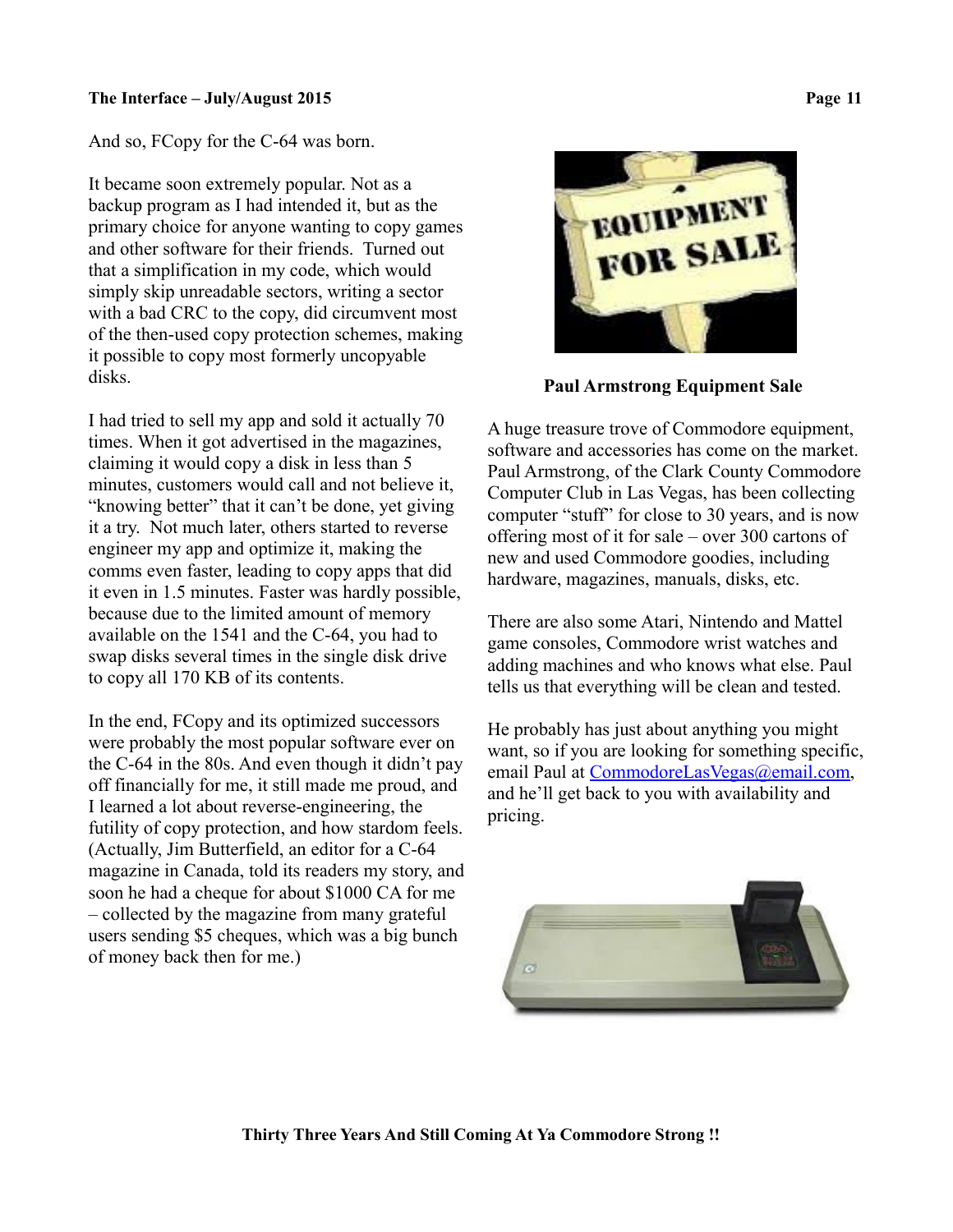

# **MEMORY LANE**

 **-by Dick Estel**

# **INTRODUCTION**

This is number 14 of a limited series of articles saluting some of our past members, people who have made a significant contribution to the club. Our more recent members did not have the pleasure of knowing these men and women, some of whom have passed on. However, they made a lasting impression on the club and the author.

Questions and comments to our web address, [info@dickestel.com,](mailto:info@dickestel.com) are welcome.

# **BILL TERRY and MARIE TERRY**

There are several former members that I don't know a lot about, or don't have much to say about. This is a reflection on me, not them. For these folks, I will devote a couple of paragraphs to each and combine two or three in one article.

Marie Terry and Bill Terry and were the only mother-son combination who ever attended our meetings. As far as I can recall, Marie was not an official member, but came to most meetings and seemed to enjoy the group. Her big interest was genealogy – she was a member of a local genealogy society, and was heavily involved in

research. I don't know if she made use of a computer for her record-keeping, but it's not likely she did much of her early research on the Internet, which was barely known at the time.

Bill was a teacher, and like many in that profession, used his Commodore to maintain class records and grades. He was also a devotee of slot machine gambling, and had some interesting and useful ideas on how to succeed at this activity. (I'm sorry to say that either I did not follow his advice correctly, or it just didn't work for me.)

After he retired, and probably before, Bill handled the announcing duties at school sporting events, mainly varsity football, in Visalia where he lived.

It's been a while since Bill came to a meeting, but Robert, also a Visalia resident, kept in touch with him for some time. Marie passed away a number of years ago, while Bill was still attending meetings regularly.

# ub Office

**>>--> Officers and Keypersons <--<<**

| Vice-president  Roger Van Pelt             |  |
|--------------------------------------------|--|
|                                            |  |
| The Interface Editor  Lenard Roach         |  |
|                                            |  |
| Club equipment  Roger Van Pelt             |  |
| Meeting place reservation  Dick Estel      |  |
| Grand poobah of the VIC-20  Vincent Mazzei |  |

# -**The Small Print-**

The Fresno Commodore User Group is a club whose members share an interest in Commodore 8-bit and Amiga computers. Our mailing address is 185 W. Pilgrim Lane, Clovis, CA 93612. We meet monthly in the meeting room of Bobby